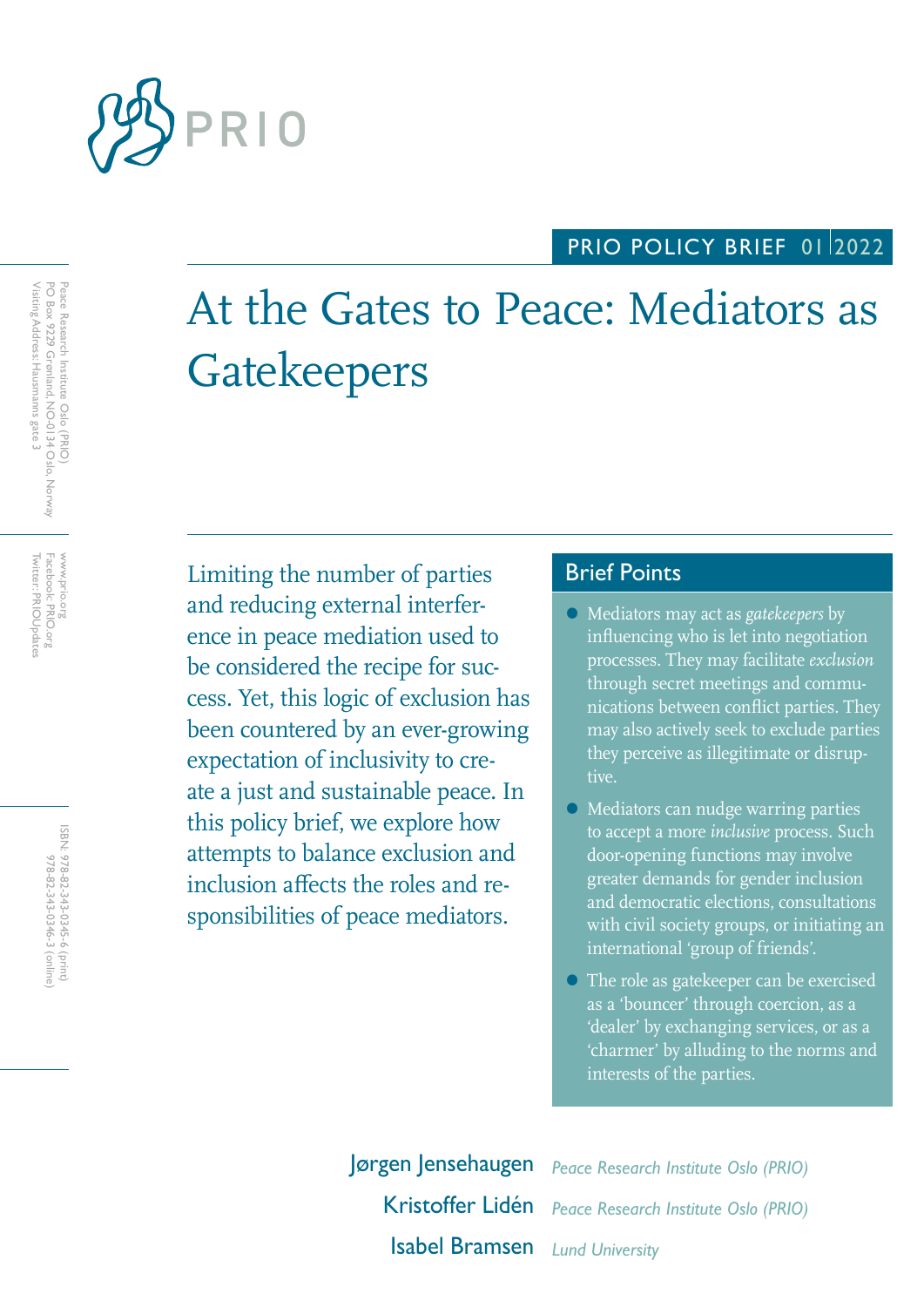#### **Introduction**

In recent decades, inclusion has become the norm in international mediation, based on the logic that inclusive peace processes promote justice and sustainability in peace agreements.<sup>1</sup> Women, youth, victims, minorities, religious groups, and other civil society actors are among the groups who have been given growing room at the negotiation table. However, the inclusion of actors beyond the warring parties has been viewed by scholars and practitioners as both complicated and as reducing the chances for reaching an agreement.2 This raises a series of questions regarding the role and responsibility of mediators as "gatekeepers" who influence conditions about who is admitted to observe or participate in peace talks and when, how and where new actors are admitted. In this brief, we explore these questions based on a review of existing literature, case studies, and input from scholars and practitioners.<sup>3</sup>

International peace mediation is a form of thirdparty intervention that follows 'a consent-based process of changing a situation of conflict in the direction toward peace, without resorting to either the use of force or the law'.4 The immediate post-Cold War period was the heyday of such mediation.5 Whether in Palestine, Sudan or the Balkans, there was a firm belief in mediation as the way to solve conflicts.

Since the 1990s, there has been a multiplication of mediation actors and an increasing professionalization of the mediator function.<sup>6</sup> In effect, the normative expectations have expanded from simply ending war to generating a just and sustainable peace.<sup>7</sup> Meanwhile, mediation efforts

face ever-growing constraints due to increasing polarization on the superpower level and the rise of complex internationalized intrastate wars.<sup>8</sup> This context requires a more nuanced conception of the roles and responsibilities of peace mediators and their gatekeeping functions.

#### **Inclusion/Exclusion**

The UN Guidance on Effective Mediation from 2012 defines 'inclusivity' as representing the 'views and needs of conflict parties and other stakeholders in the process and outcome of a mediation effort'.<sup>9</sup> The document further specifies that inclusivity does not necessarily imply that *all* stakeholders participate directly in the formal negotiations, and that the mediator 'facilitates interaction between the conflict parties and other stakeholders and creates mechanisms to include all perspectives in the process'.10

Thania Paffenholz has grouped these forms of interaction and mechanisms into nine types that are of immediate relevance to the role of mediators as gatekeepers: 1) direct representation of civil society groups at the negotiation table; 2) observer status; 3) official consultative forums that run parallel to official negotiations; 4) less formal consultations; 5) inclusive postagreement mechanisms; 6) high-level civil society initiatives; 7) public participation; 8) public decision making; 9) mass action.<sup>11</sup> In addition to these nine spaces, emergent technologies and social media have added new dimensions of digital inclusion and exclusion across these types.<sup>12</sup>

Levels of inclusion vary from process to process, depending on the structure and phases of the negotiations, the strategies of the parties, and the



**Conflict parties/Delegations** 

- Mediator/Facilitator
- **Advisors**
- Other delegations/Working groups
- **Observers**
- **Consultations**
- **Pb-solving workshops**
- **C** Commissions **Mass action**
- Public decision-making

mandate of the mediator. In some cases, the prenegotiation phase can be more inclusive as the mediator and the conflict parties engage in broad political discussions to prepare for the actual negotiations. The main negotiation phase is typically more exclusive when it comes to direct talks 'around the table' (track 1) as these tend to take on a more binary format between the warring parties. In the implementation phase, however, talks can open up and become more inclusive again.

Creative mediators can find ways to make the core talks more inclusive by facilitating the mechanisms listed above through support rooms, track 2 processes, women's advisory boards, or 'groups of friends'. For example, in the Syrian peace talks, a women's advisory board was named to hold side-meetings to produce ideas that were fed into the negotiations. As Alex de Waal has argued, it is also necessary to consider the backstage of track 1 negotiations as an essential, and often more exclusive, part of officially inclusive negotiation dynamics.<sup>13</sup>

#### **Handling the Villains**

In parallel to an increased focus on inclusion, scholars and practitioners have debated the question of engaging diplomatically with problematic actors (often defined as 'spoilers' if they are nonstate actors).<sup>14</sup> The difficult question of negotiating with the 'villain' also complicates conflict resolution in situations where the state is the central human rights abuser and responsible for massive war crimes (e.g., the Syrian regime).<sup>15</sup>

Since the start of the so-called 'war on terror', actors such as the US and the EU have used terror labelling as a security mechanism to delegitimize militant groups. The use of terror labelling has adversely affected certain peace processes because it has been used to bar core conflict parties from participating in talks and negotiations. A well-known example here would be Hamas, which is labelled as a terror group by the EU and the US. Paradoxically, the same mechanism can hinder terror-labelling actors from serving as mediators because they are not allowed to talk to representatives of groups labelled as terrorists. On the other hand, a series of states have become increasingly abusive of human rights, but mediators have little choice but to include them in the negotiations because the state is the core actor in the conflict. Often mediators are invited by the state and thus Figure 1: Inclusion in practice. Source: Inclusive Peace <sup>19</sup> are there on their 'mercy', which can generate Figure 1: Inclusion in practice. Source: Inclusive Peace <sup>19</sup> are there on their 'mercy', which can generate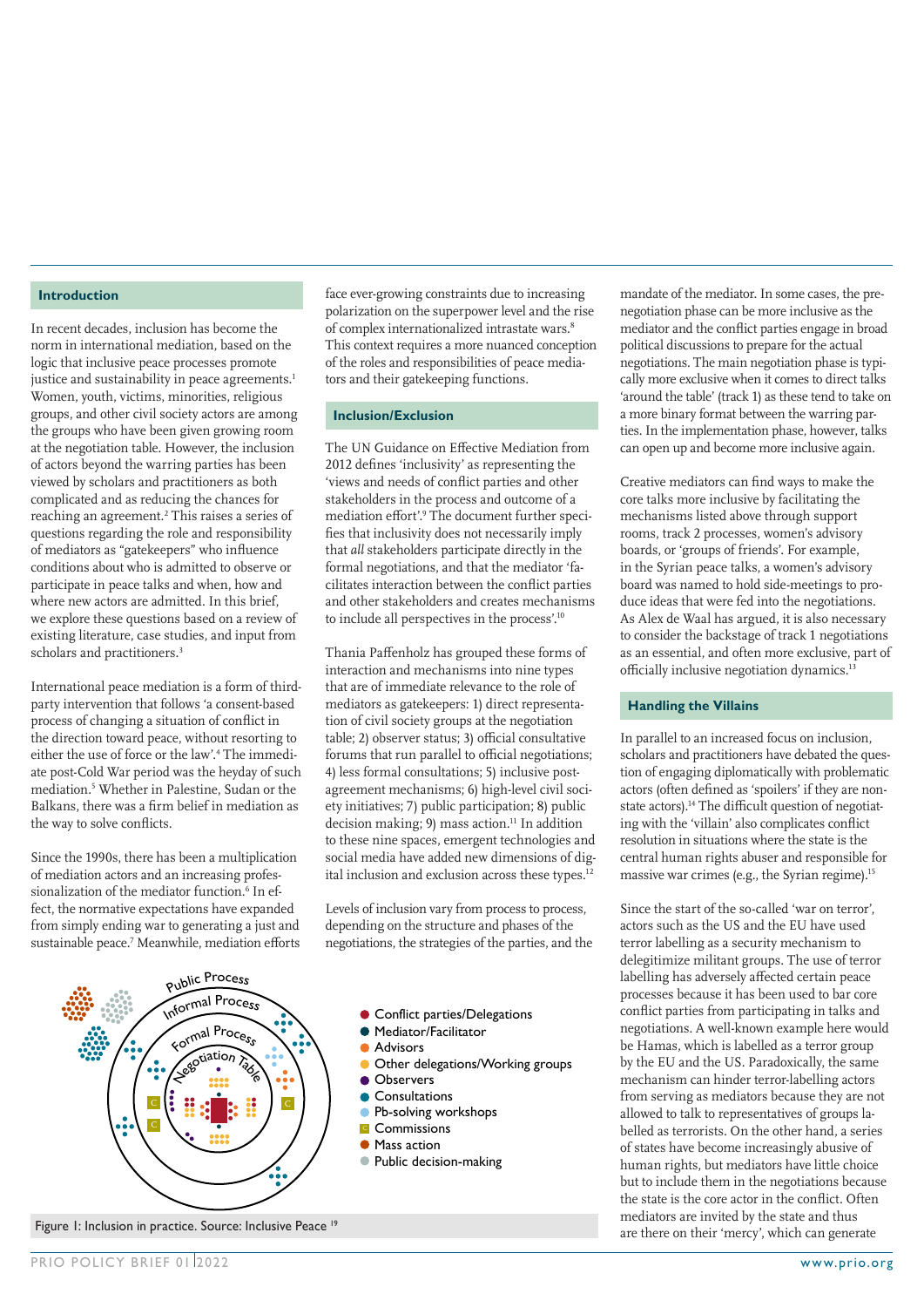problematic power relations that constrain the mediators' room of manoeuvre significantly.

Both terror labelling and the inclusion of the highly abusive state powers in peace talks highlight the normative challenges to such gatekeeping. For instance, terror labelling risks lowering the incentive for such groups to support the peace process, precisely because it excludes them. On the other hand, including extreme actors can give unwarranted legitimacy to the 'villain'. The Taliban is a well-known example of a group that initially excluded from critical diplomatic meetings, such as the meeting on the future of Afghanistan in 2001 in Bonn. In this situation, they had no incentive to support the peace process. But later, in 2018, when the Taliban entered negotiations with the US (this time excluding the Afghan government), this 'villain' was granted significant legitimacy.

#### **Forms of Gatekeeping**

To grasp the nuances of the mediator's role when it comes to shaping inclusion and exclusion in peace talks, we suggest using the metaphor of gatekeeping. A gatekeeper is 'a person whose job is to open and close a gate and to prevent people entering without permission; someone who has the power to decide who gets particular resources and opportunities, and who does not'.16 We use the concept in an extended sense as including roles as 'gate maker', 'smuggler' and 'recruiter'. Hence, a mediator not only has to sort through those persons who have lined up at the gate to the negotiating table, he or she must also forge new gates, letting people in through backdoors, actively recruiting participants or even preparing them for participation. We acknowledge that gatekeeping also pertains to information and this certainly applies to peace talks. However, for this current discussion, we limit our focus to actors.

The resources at mediators' disposal for gatekeeping depends on what sort of agency they represent. As Svensson writes, the mediator is always an individual, but can represent 'a single country, formal or informal groups of countries, regional or global intergovernmental organizations, civil society organizations inside or outside the country in conflict, or even, occasionally, individuals acting on their own'.17 Often, multiple agencies of these various types are involved in a peace process at different levels, complicating the role of gatekeeping and

introducing an element of inclusion and exclusion with regard to other mediators.<sup>18</sup>

It makes a fundamental difference for the role as gatekeeper whether the mediator is the "owner" of the process, an "aide" providing expert services or a "servant" operating at the mercy of others. As 'owner', the mediator may freely pick and choose the participants, while as 'aide' the mediator may have valued input, and as a 'servant' may be confined to a predefined 'guest list'.

As argued above, there may be multiple throughways for mediators to gatekeep during peace processes, including: 1) the gate to the "negotiation table", 2) to formal and informal processes surrounding the negotiations, and 3) to wider public processes (see Figure 1). In practice, however, these spaces and processes are not discrete and often overlap and intersect, thus requiring mediators to keep a wider view of how actors may move between and among these spaces.

#### **The Bouncer, the Dealer and the Charmer**

More common characterizations describe mediators as 'manipulators', 'formulators' and 'facilitators'. But we prefer to use descriptions that play with the metaphor of the mediator as gatekeeper. In this light, the mediator is more helpfully viewed as a 'bouncer', 'dealer' or 'charmer'.

**The bouncer** would typically be a strong mediator with coercive capabilities. The superpowers, who typically take on such a role, also sit on the UN Security Council which creates the mediation mandate. The bouncer thus has a very active role in deciding who the legitimate parties are and what criteria need to be met to be allowed into the negotiations. The US role in blocking PLO participation in Arab-Israeli negotiations is a case in point.

**The dealer** has less coercive power (or is less willing to use it) than the bouncer. Instead, these mediators treat inclusion and exclusion as a bargaining chip in a larger political game. Or they might mobilise economic resources to get their way. An invitation to participate in a peace process or an encouragement to stay away may be coupled with promises of international recognition or financial support, pledged by the dealer. De Waal provides examples from the Horn of Africa where he describes negotiations and mediation as a "political marketplace"

in which participation and agreements have a literal price.20 Mediators may also encourage participation through *per diems* or host talks in attractive far-away destinations and pay the travel cost for desired parties while effectively excluding others who cannot afford the travel and accommodations on their own.

**The charmer** relies on credibility and 'sweet talking' (persuasion) to convince parties to be more inclusive by trying to satisfy their interests. Unless combined with some bouncing and dealing, the charmer's room for manoeuvre is relatively limited and requires more on creativity and nudging to fulfil the mediator's mandate. For example, a charmer may invite 'experts' who describe the benefits of inclusion or exclusion to external actors, or the charmer may raise the topic of inclusion in one-on-one conversations with the parties or find novel ways to support activists working for more inclusive peace talks. Norway's role in nudging the parties to include women at the peace table, along with women's rights activist groups, in Colombia is a case in point.

No matter how mediators bounce, deal or charm for inclusion or exclusion, it is never given that they will be successful. If there is a clear asymmetry between the conflict parties, the mediator may be forced to accept the exclusionary terms of the strongest party. The mediator might also be limited by mediator competition. If warring parties face a situation where multiple alternative mediation tracks exist, the parties can engage in forum or framework shopping. For example, we have seen in recent year how the Syrian regime has moved between the parallel Geneva and Astana processes for the Syria conflict, searching for the forum that best serves its interests. In these instances, the mediator's room for manoeuvre is limited.

#### **Mediator Responsibility**

While we are discussing the roles of mediators in this brief, it should be remembered here that it is the parties themselves, not the mediators, who are responsible for the outcome of peace talks. As the Norwegian Ministry of Foreign Affairs writes, 'the overall responsibility for the peace process always lies with the parties themselves'.21 However, while mediators do not decide the outcome of mediation, their efforts may *shape* the outcome in several ways and that includes gatekeeping.